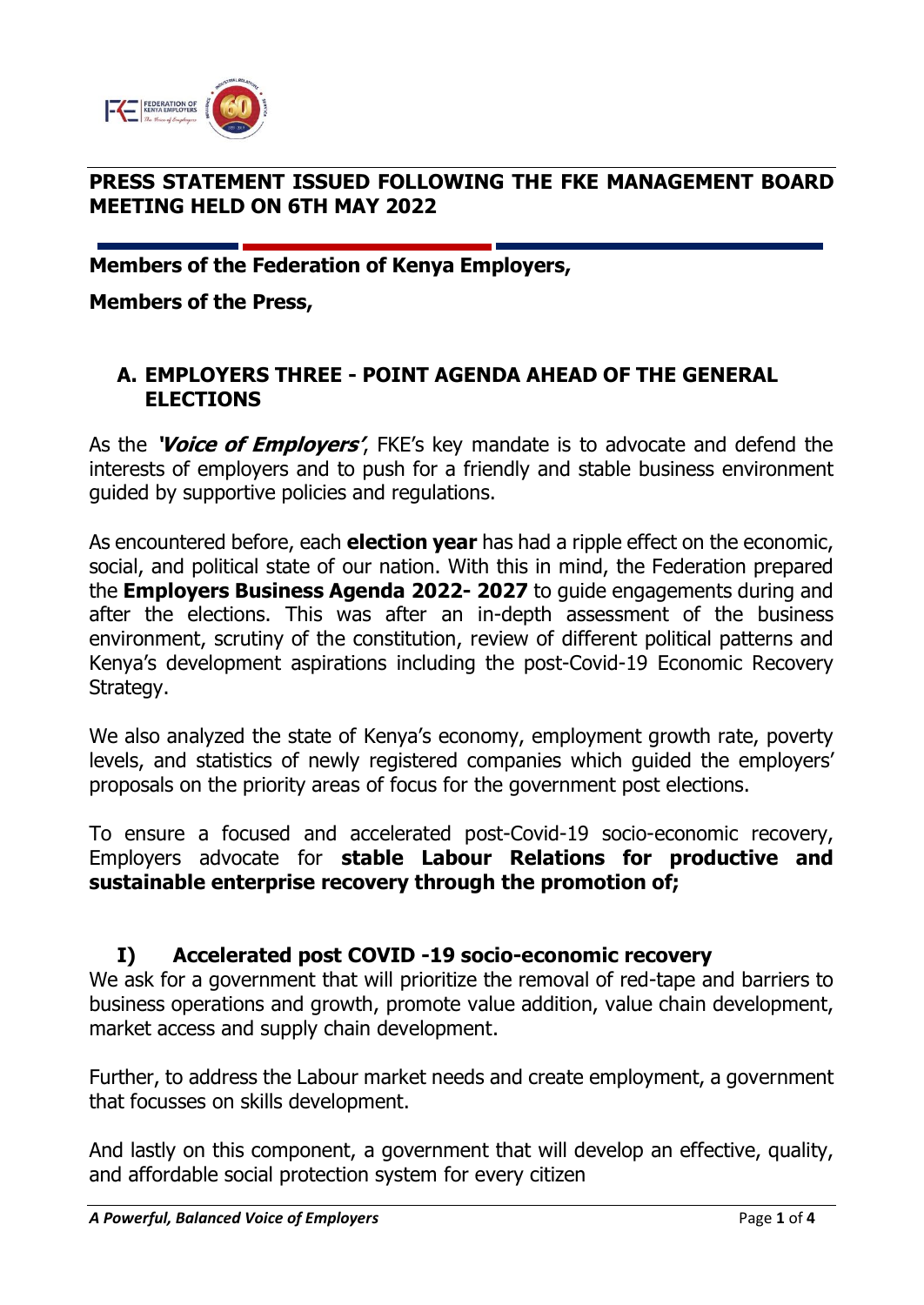

# **II) Predictability and stability in legislative framework and public policies**

Kenya has been praised for developing solid development plans and vilified for poor implementation of the same. Our call to the incoming government is to prioritize the full implementation of long-term national and county development plans. This will also require holding structured engagements and consultations with Employers and Government at all levels.

For the Labour sector, a comprehensive review of the Labour Laws and the Industrial Relations Charter will be paramount.

# **III) Entrenched use of social dialogue in management of the economy**

As employers, we acknowledge the special role social dialogue has played in maintaining industrial harmony in Kenya.

Employers advocate for social dialogue in the promotion of International Labor standards, policy instruments, conventions and labour relations practices in the country. To support this, the tripartite labour institutions and labour administration need to be strengthened in order to manage the sector effectively.

Lastly, **employers call upon Kenyans to desist from violence and to conduct themselves in a peaceful manner even as we lead up to this year's General Elections**. We also wish to remind our leaders to embrace dialogue in sorting out differences and to conduct peaceful campaigns.

## **B. THE IMPACT OF THE MINIMUM WAGE INCREASES ON BUSINESS SUSTAINABILITY**

During the celebrations, the President increased the statutory minimum wage by 12% effective  $1<sup>st</sup>$  May 2022. While acknowledging the tough economic times facing all citizens, the Federation's outlook on this adjustment is that it will have an overall negative impact on cash flows and the financial positions of enterprises as follows:

- $\geq 12\%$  direct impact on the payroll
- ➢ Higher demand for review of Collective Bargaining Agreements
- $\triangleright$  Impact on demand for General Wages review

The Kenya National Bureau of statistics released its Economic Survey for 2022 yesterday. The economic survey indicated that Agriculture, which is the backbone of our economy, and which employs majority of Kenyans especially minimum wage workers contracted by 0.2%. Raising the minimum wage by 12% is going to hit this sector hard and will likely worsen the situation.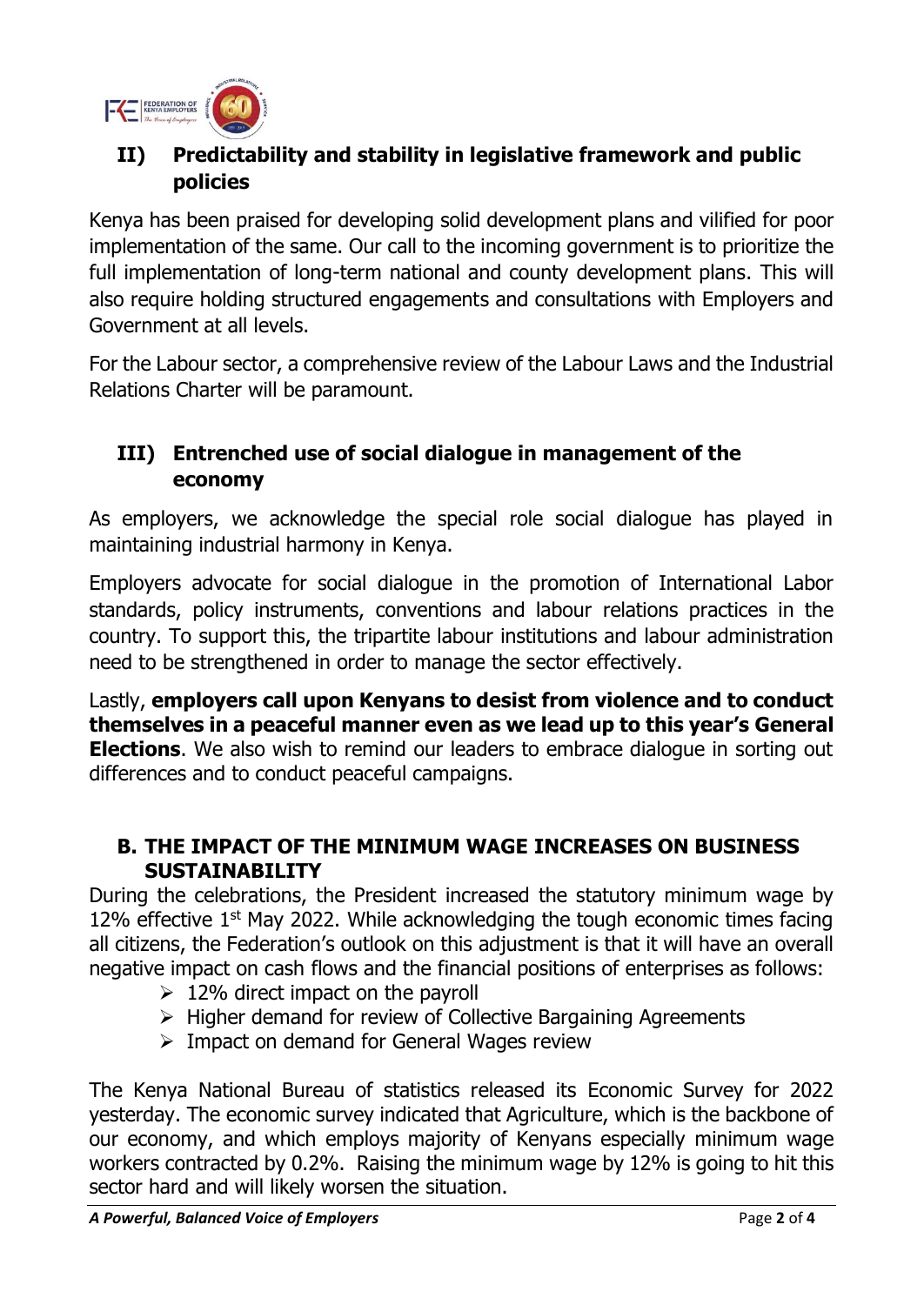

The other sectors, except for finance and insurance sector, are just recovering from the COVID-19 pandemic.

In the medium term, as enterprises readjust their operations to meet the increased payroll costs, we expect to see an increase in redundancies, increased automation and outsourcing, and depressed hiring. The new graduates entering the labour market at all levels should be prepared for an extended period of searching for employment and remaining unemployed.

Our proposal to the government was to raise the upper limit of the lower income tax bracket from Ksh 24,000 to Ksh. 35,000 per month and increase the tax relief to Ksh. 3,500 per month. This would have had a greater positive impact in increasing people's purchasing power while cushioning enterprises.

It is important to analyze the key fundamentals in the economy before wages and other parameters in the labour market are reviewed. These include economic growth; state of enterprises; state of labour and employment levels. As a win-win solution, recognizing the fragile state of the economy and the high cost of living, is what is needed. A balanced approach to protect jobs and promote sustainability of enterprises should always be embraced.

# **C. STATE OF EMPLOYMENT**

The employment state is still very fragile. We are not yet back to Pre-Covid levels. According to the 2022 Economic Survey the number of people who were in formal private employment in 2019 is still higher than in the year 2021. Indicating that 79,000 people who were in formal private sector employment in 2019 are not yet back.

Considering that on average, private sector employment grew at an average of 3.4% per annum between 2015 – 2019, had we sustained the same pre-Covid growth our employment levels would have been at 2.3M by the end of 2021. Currently the employment is at 1.98M. Meaning that we have 320,000 persons who should have been in employment that are currently not in employment. To put this into perspective, on average a formal worker in Kenya has 5 dependents, meaning 1.6M Kenyans have no livelihood because of the pandemic challenges that employers faced.

In the forgoing, there is need to support enterprises to create employment for those who lost their jobs during the pandemic and also support the new graduands entering the labour market to get into jobs.